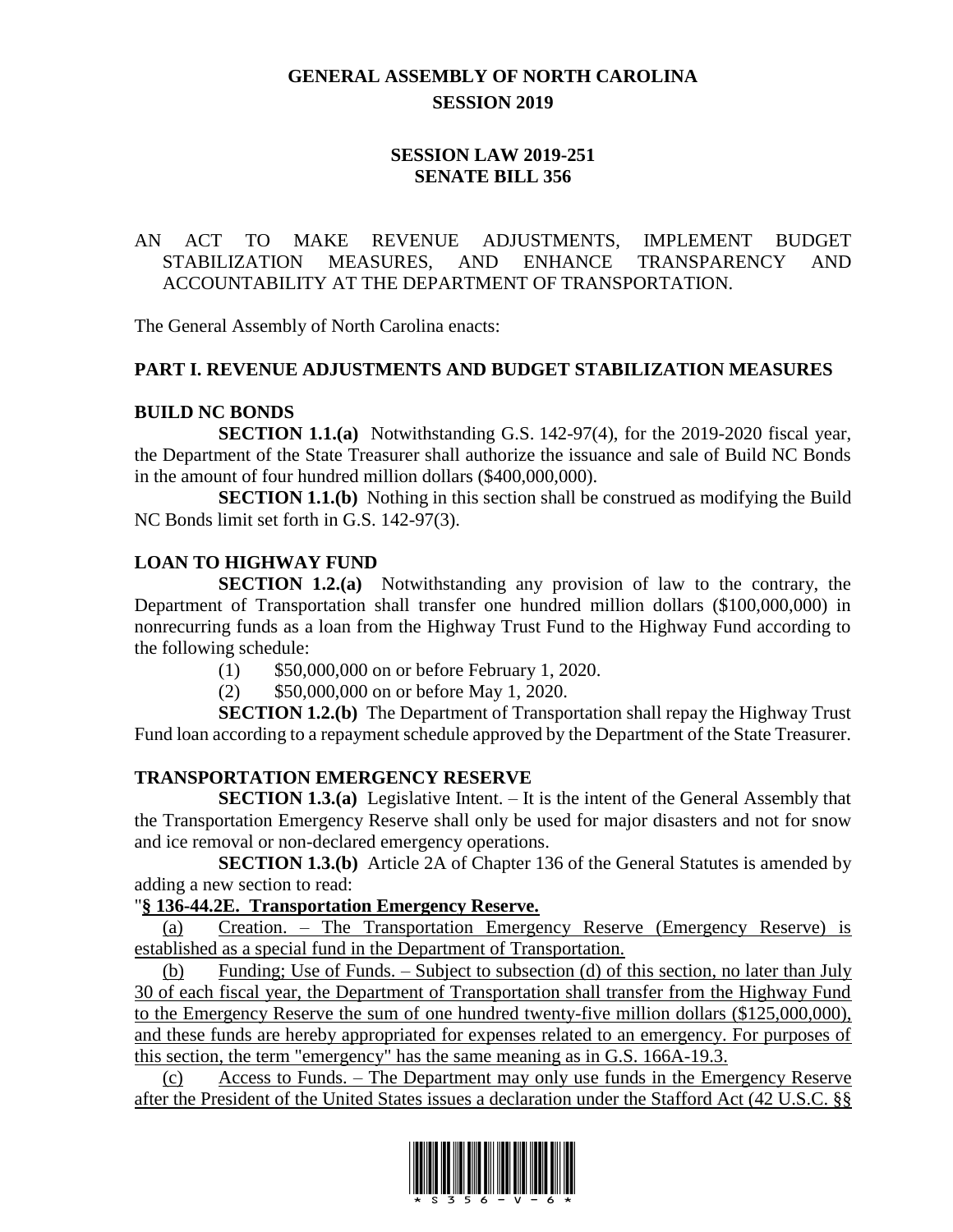5121 – 5207) that a major disaster exists in the State. The Secretary of Transportation shall ensure all funds in the Emergency Reserve are accessed and used pursuant to this section.

(d) Limitation on Funds. – The total funds in the Emergency Reserve shall not exceed the sum of one hundred twenty-five million dollars (\$125,000,000). If a transfer under subsection (b) of this section would cause the Emergency Reserve to exceed this limitation, the amount transferred shall equal the difference between one hundred twenty-five million dollars (\$125,000,000) and the amount of funds in the Emergency Reserve on the transfer date set forth in subsection (b) of this section.

(e) Evaluation of Emergency Reserve. – No later than February 1 of the first year of the 2021-2023 fiscal biennium, and biennially thereafter, the Department of the Transportation shall submit a report on the Emergency Reserve to the House of Representatives Appropriations Committee on Transportation, the Senate Appropriations Committee on the Department of Transportation, and the Fiscal Research Division. The report shall contain the results of an evaluation of the Emergency Reserve, based on a methodology developed jointly by the Office of State Budget and Management and the Department of Transportation, to determine the minimum amount of funds needed in the Emergency Reserve."

**SECTION 1.3.(c)** G.S. 143C-6-11 is amended by adding a new subsection to read: "(d1) Unanticipated Expenditures; Adjustment of Budget. – In any fiscal year, when all funds allocated for snow and ice removal, and emergencies are depleted, the Department may, in coordination with the Office of State Budget and Management (OSBM), reduce the budget for every departmental division, grant-in-aid, and category of expenditures, excluding salaries, to pay for any unanticipated expenditures from snow and ice removal, and emergencies. Within 30 days of an adjustment made pursuant to this subsection, the Department shall submit a report to the Joint Legislative Transportation Oversight Committee, and the Fiscal Research Division."

**SECTION 1.3.(d)** No later than 30 days from the effective date of this section, the State Controller shall transfer from the unreserved balance in the General Fund to the Emergency Reserve the sum of sixty-four million dollars (\$64,000,000).

**SECTION 1.3.(e)** Revise Department of Transportation Base Budget. – The Department of Transportation, in consultation with the Office of State Budget and Management, shall revise the Department base budget to increase the amount of funds available for snow and ice removal and emergency expenditures.

**SECTION 1.3.(f)** This section is effective when it becomes law.

# **MAP ACT PAYMENTS**

**SECTION 1.4.(a)** Limitation on Funds to Pay Map Act Settlement Costs. – The Department of Transportation may use no more than one hundred fifty million dollars (\$150,000,000) each fiscal year to pay compensation for damages arising from the Department's recordation of a transportation corridor map under Article 2E of Chapter 136 of the General Statutes (Map Act). This limitation does not apply to the payment of compensation for Map Act damages arising from a Turnpike project. For purposes of this section, the term "Turnpike project" has the same meaning as in G.S. 136-89.181.

**SECTION 1.4.(b)** G.S. 136-113 reads as rewritten:

### "**§ 136-113. Interest as a part of just compensation.**

To said amount awarded as damages by the commissioners or a jury or judge, the judge shall, as a part of just compensation, add interest at the legal rate on said amount from the date of taking to the date of satisfaction of the judgment; but interest shall not be allowed from the date of deposit on so much thereof as shall have been paid into court as provided in this Article. For purposes of this section, the term "legal rate" means the prime lending rate, as published by the Board of Governors of the Federal Reserve System on the first business day of the calendar month immediately preceding the date of taking. The legal rate established under this section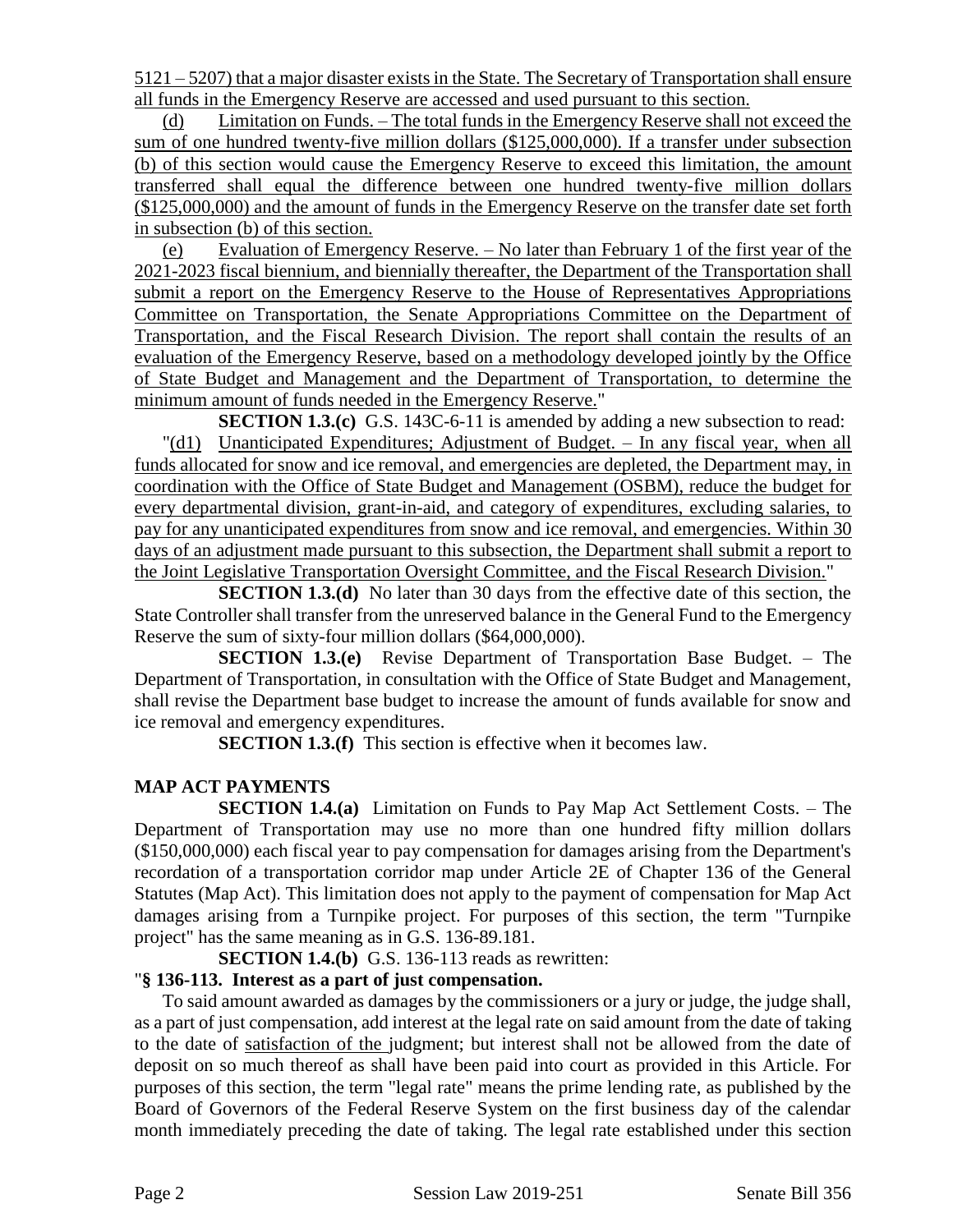shall not exceed the legal rate set in G.S. 24-1. An amount awarded as damages shall bear simple, not compounding, interest."

**SECTION 1.4.(c)** Subsection (a) of this section becomes effective December 1, 2019, and applies to all pending and future claims and causes of action arising from the recordation of a transportation corridor map under Article 2E of Chapter 136 of the General Statutes. Subsection (b) of this section becomes effective January 1, 2020, and applies to causes of action filed on or after that date.

### **FEMA REIMBURSEMENT**

**SECTION 1.5.(a)** The Department of Transportation shall expeditiously seek reimbursement from the federal government for all qualifying disaster expenditures. No later than the end of each month, the Department shall submit a report to the Joint Legislative Transportation Oversight Committee and the Fiscal Research Division that contains an itemized list of all disaster expenditures that qualify for federal reimbursement for which reimbursement is still pending and the expected amount, including the total amount spent for each disaster, the expected amount of reimbursement to be received for each disaster, the reimbursement amount received to date, the dates the work plans and reimbursement applications were submitted, and the expected dates of reimbursement.

**SECTION 1.5.(b)** This section is effective when it becomes law.

### **REMOVE REQUIRED REPAYMENT OF GENERAL FUND LOAN**

**SECTION 1.6.** Section 7 of S.L. 2019-15 reads as rewritten:

**"SECTION 7.** Repayment and Reversion of Loaned Funds. – Upon reaching the amount limitation set forth in Section 5 of this act or June 30, 2021, whichever occurs earlier, the Department shall transfer ninety million dollars (\$90,000,000) to the Office of the State Controller for deposit in the Savings Reserve and shall transfer the remaining balance in the Fund to the Highway Fund and close the Fund."

### **DISASTER RELIEF FUNDS**

**SECTION 1.7.** In addition to any other funds appropriated during the 2019-2020 fiscal year, there is appropriated from the General Fund to the Department of Transportation the sum of thirty-six million dollars (\$36,000,000) to be used as follows:

- (1) \$30,000,000 for current and future activities related to recovery from Hurricane Dorian such as debris removal and repair of highway infrastructure damage.
- (2) \$2,000,000 for the Living Shoreline projects.
- (3) \$2,000,000 to expand the Flood Inundation Mapping Alert Network for Transportation.
- (4) \$2,000,000 for a Flood Risk and Vulnerability Assessment on the Strategic Highway Corridor System.

### **PART II. TRANSPARENCY AND ACCOUNTABILITY MEASURES**

### **BUDGET ACCOUNTABILITY REPORTING**

**SECTION 2.1.(a)** G.S. 143C-6-11 reads as rewritten:

### "**§ 143C-6-11. Highway appropriation.**

… (m) Target Amount Report. – No later than the fifteenth day of the month following a month where the combined average daily cash balance (cash balance) is outside of the target range established in subdivision (1) of subsection (k) of this section, the Department shall report to the Joint Legislative Transportation Oversight Committee and the Fiscal Research Division on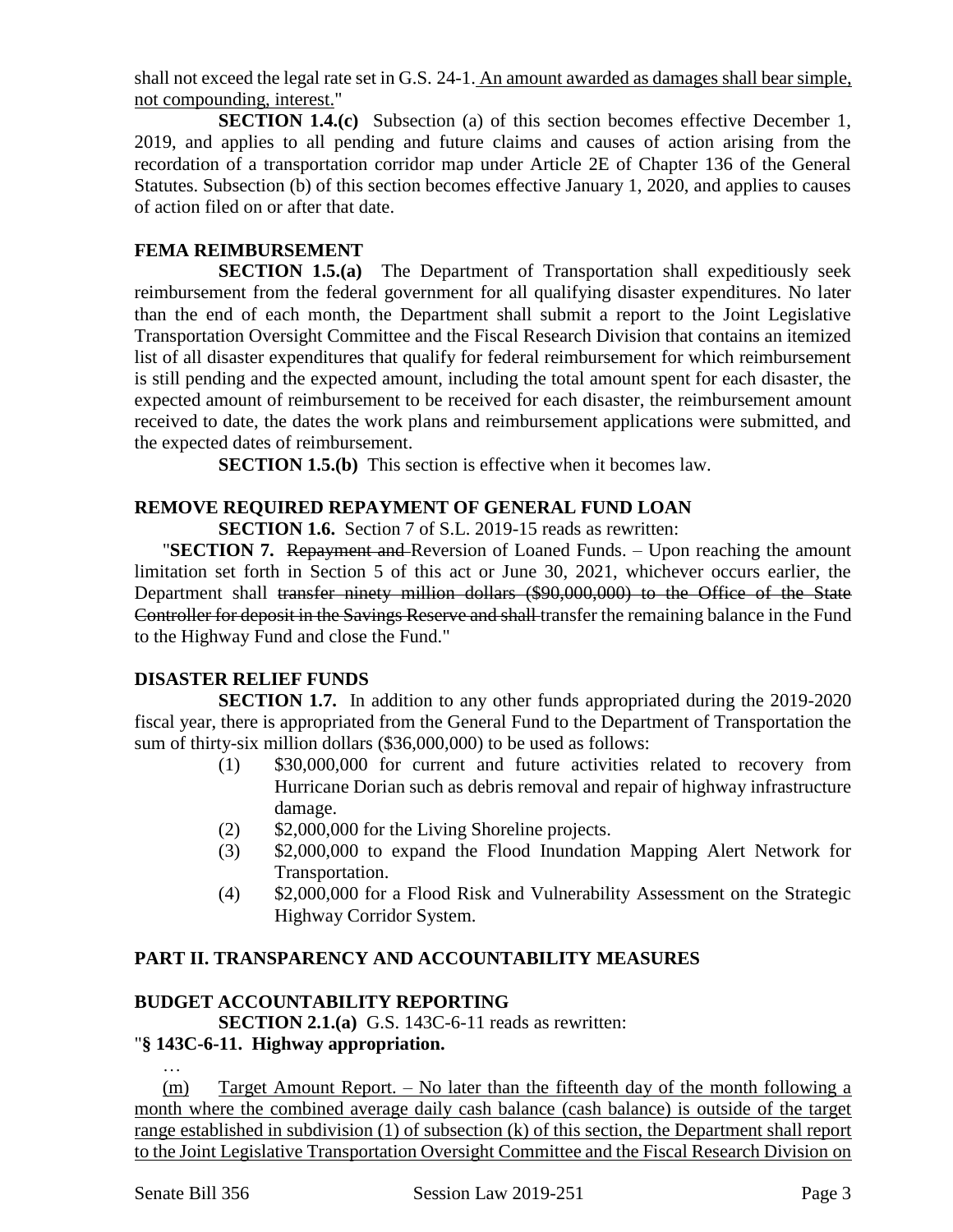the reasons why the cash balance is outside of the target range, the actions to be taken by the Department to bring the cash balance into the target range, and the estimated amount of time it will take for the cash balance to return to the target range.

(n) Cash Watch Weekly Report. – The Department of Transportation shall publish for public review a weekly report of the Department's cash position, which shall be entitled "NCDOT Cash Watch Numbers." The report shall be issued as a press release to all interested parties, posted on the Department's Web site, and submitted to the Joint Legislative Transportation Oversight Committee and the Fiscal Research Division. In addition to any cash flow category the Department determines is beneficial to include, the report shall contain the following:

- (1) Beginning Combined Cash Balance Total
	- a. Highway Fund Total
	- b. Highway Trust Fund Total
- (2) Less Disbursements
	- a. Payroll
	- b. Debt Service
	- c. STI Construction Costs
	- d. General Operating Costs
	- e. Map Act Claims/Settlements<br>
	<u>f.</u> State Aid Payments
	- **State Aid Payments**
	- g. Disaster Related Costs
	- h. Other
- (3) Ending Combined Cash Balance Total
	- a. Highway Fund Total
	- b. Highway Trust Fund Total
- (4) Reserved Cash
	- a. Statutory Cash Balance
	- b. GARVEE/Federal Repayment Reserve
	- c. Transportation Emergency Reserve<br>d. Other Reserves
	- **Other Reserves**
	- e. Trustee Accounts Build NC proceeds<br>f. Trustee Accounts GARVEE
	- f. Trustee Accounts GARVEE
	- g. Trustee Accounts Other Bonds

(o) Balance Sheet Report. – By the third day of each month, the Department of Transportation shall submit a balance sheet report of all assets, debits, liabilities, and fund balances with an explanation of significant changes from the prior month to the Joint Legislative Transportation Oversight Committee and the Fiscal Research Division."

> **SECTION 2.1.(b)** Subsection (c) of Section 34.23 of S.L. 2014-100 is repealed. **SECTION 2.1.(c)** This section is effective when it becomes law.

### **PERFORMANCE AUDIT OF DEPARTMENT OF TRANSPORTATION**

**SECTION 2.3.(a)** The Office of the State Auditor shall conduct a performance audit of the Department of Transportation. The audit shall include an examination of the following:

- (1) Budget adherence by department, division, and highway division.
- (2) Timeliness of federal reimbursement requests and timeliness of the Department's responses to any federal requests for additional information or action.
- (3) Department controls and oversight of divisions and highway divisions as to cash management, project coordination and delivery, and budget adherence.
- (4) Efficacy of communication and coordination within the Department.
- (5) Efficacy of cash management by the Department.
- (6) Other items the State Auditor deems relevant to study.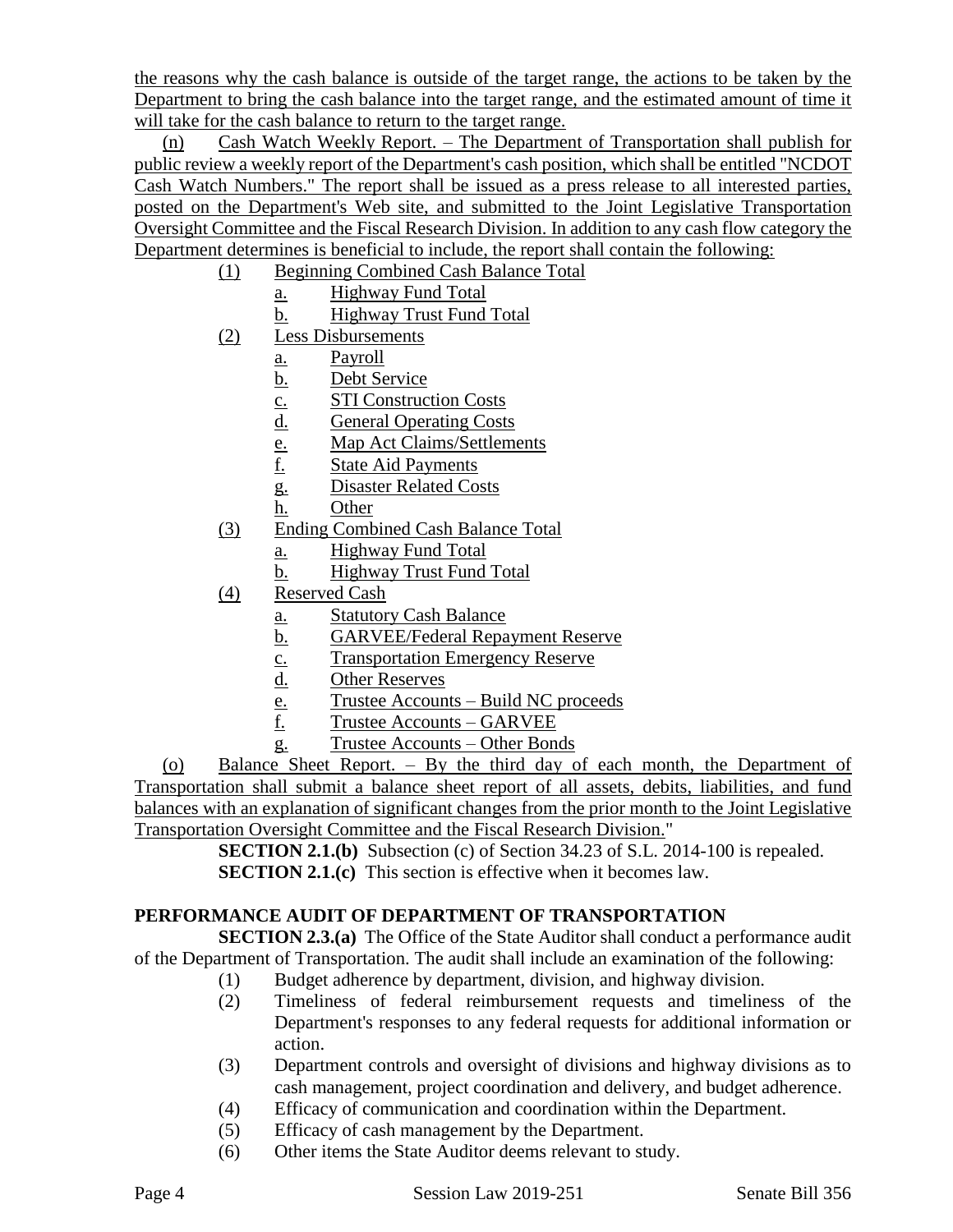**SECTION 2.3.(b)** By March 1, 2020, the State Auditor and the Department of Transportation shall report to the Joint Legislative Commission on Governmental Operations, Joint Legislative Transportation Oversight Committee, and the Fiscal Research Division. The State Auditor report shall contain the performance audit required by this section. The Department of Transportation report shall contain the Department's plan of action in response to the performance audit. The Department of Transportation shall give the State Auditor full access to all data necessary to complete the audit and the report.

#### **FINANCIAL MANAGEMENT REPORT**

**SECTION 2.4.** By January 15, 2020, the Department of Transportation shall submit a report to the Joint Legislative Transportation Oversight Committee and the Fiscal Research Division on:

- (1) Internal management by department, division, and highway division of cash and finances, including all financial controls, policies, and approval processes for contracts and expenses.
- (2) Projected total cost of remaining Map Act claims and an assessment of Map Act settlement cost versus total litigation exposure of every remaining claim exceeding one million dollars (\$1,000,000).
- (3) Actions taken by the Department in response to the "Monthly Projected Ending Cash Balance" report presented to the Joint Legislative Transportation Oversight Committee meeting of November 8, 2018.
- (4) The Department summary of the McKinsey Report and measures taken by the Department to (i) ensure each Highway Division does not exceed its budget, (ii) enhance coordination and communication between the Financial Management Division and the Division Engineers, (iii) make changes to the base budget for the Highway Fund that increases funding for disaster-related expenses and for the Highway Trust Fund to include anticipated Map Act related expenses, (iv) address contracting restrictions that do not permit changes when necessary, (v) establish key performance indicators that include cash management measures, and (vi) develop real-time reporting of data throughout the Department.
- (5) Factors taken into consideration and justification for Department employee salary adjustments, including any consideration of the Department's financial position.
- (6) The Department authority, justification, and procedures for Highway Division offices to exceed annual budgeted amounts and to borrow from a future fiscal year's allocation.
- (7) The total amount of funds loaned from the Highway Trust Fund to the Highway Fund, the legal authority to make the loans, the justification for the loans, the use of the loaned funds, and the Department's plan to restore the funds to the Highway Trust Fund.
- (8) A review of the Highway Fund and Highway Trust Fund including (i) history and statutory authority, (ii) rationale for transfers between the funds, and (iii) use of Highway Fund for all accounts payable.
- (9) The total amount of funds spent on outside contractors by highway division for the 2018-2019 fiscal year.
- (10) An assessment of Department contracting procedures, proposed changes to increase the Department's contract flexibility in addressing cash flow variances, and any legal or regulatory obstacles impeding the proposed changes.
- (11) Department internal audits: history, frequency, and findings.